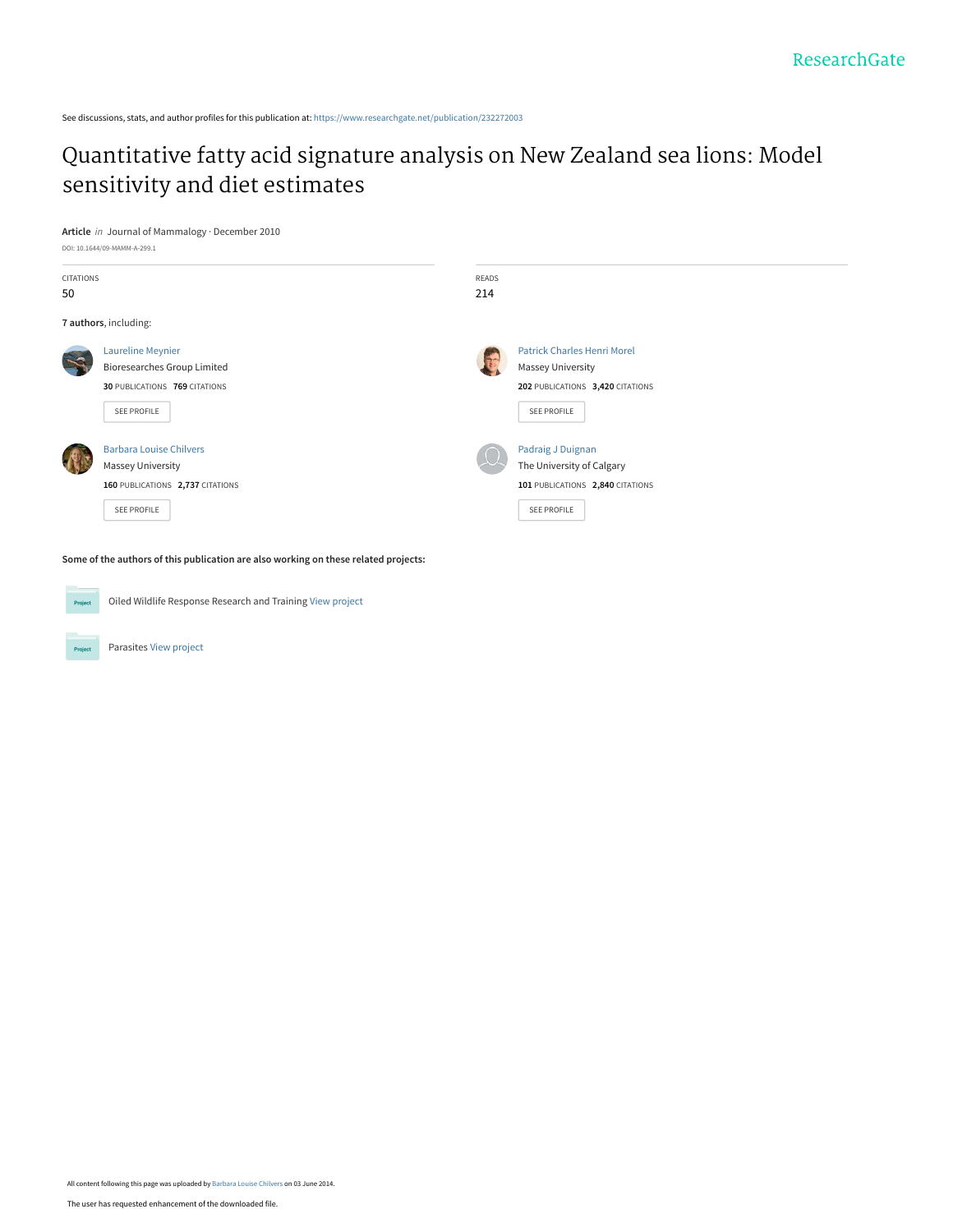

## **Quantitative fatty acid signature analysis on New Zealand sea lions: model sensitivity and diet estimates**

Author(s): Laureline Meynier, Patrick C. H. Morel, B. Louise Chilvers, Duncan D. S. Mackenzie, and Pádraig J. Duignan Source: Journal of Mammalogy, 91(6):1484-1495. 2010. Published By: American Society of Mammalogists DOI: 10.1644/09-MAMM-A-299.1 URL: <http://www.bioone.org/doi/full/10.1644/09-MAMM-A-299.1>

BioOne [\(www.bioone.org\)](http://www.bioone.org) is an electronic aggregator of bioscience research content, and the online home to over 160 journals and books published by not-for-profit societies, associations, museums, institutions, and presses.

Your use of this PDF, the BioOne Web site, and all posted and associated content indicates your acceptance of BioOne's Terms of Use, available at [www.bioone.org/page/terms\\_of\\_use.](http://www.bioone.org/page/terms_of_use)

Usage of BioOne content is strictly limited to personal, educational, and non-commercial use. Commercial inquiries or rights and permissions requests should be directed to the individual publisher as copyright holder.

BioOne sees sustainable scholarly publishing as an inherently collaborative enterprise connecting authors, nonprofit publishers, academic institutions, research libraries, and research funders in the common goal of maximizing access to critical research.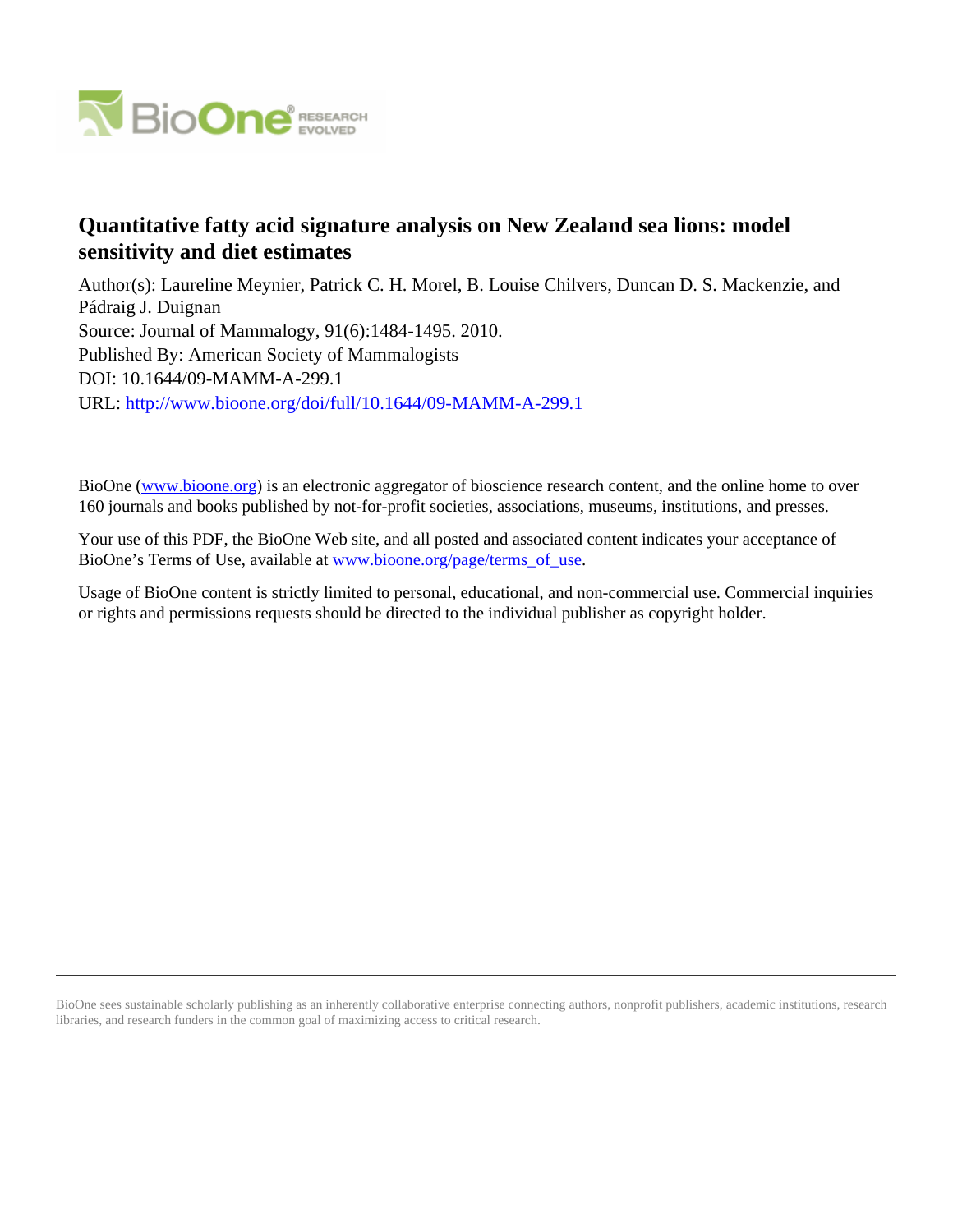

## Quantitative fatty acid signature analysis on New Zealand sea lions: model sensitivity and diet estimates

LAURELINE MEYNIER,\* PATRICK C. H. MOREL, B. LOUISE CHILVERS, DUNCAN D. S. MACKENZIE, AND PÁDRAIG J. DUIGNAN

Institute of Food, Nutrition and Human Health, Massey University, Private Bag 11-222, Palmerston North 4442, New Zealand (LM, PCHM, DDSM)

New Zealand Wildlife Health Centre, Institute of Veterinary, Animal and Biomedical Sciences, Massey University, Private Bag 11-222, Palmerston North 4442, New Zealand (LM, PJD) Aquatic and Threats Unit, Department of Conservation, P.O. Box 10-420, Wellington 6011, New Zealand (BLC)

Present address of PJD: Faculty of Veterinary Science, University of Melbourne, Werribee, Victoria 3030, Australia

\* Correspondent: l.meynier@massey.ac.nz

We used quantitative fatty acid signature analysis (QFASA) to predict the long-term diet of New Zealand (NZ) sea lions (Phocarctos hookeri) incidentally caught in the NZ arrow squid (Nototodarus spp.) fishery. The QFASA model used fatty acid (FA) profiles based on 82 blubber samples of NZ sea lions bycaught between 2000 and 2006. First, the model was optimized by a series of simulations for which 1 model parameter—6 different sets of calibration coefficients (CCs) from different pinniped species and feeding regime, 2 sets of FAs, and the consideration of individual prey values, or mean prey values—varied each time. The best-fit parameters were those giving the lowest Kullback–Liebler distance values. Second, these parameters were used in a model to estimate the diet of NZ sea lions. QFASA was highly sensitive to the set of CCs applied. Across years the most important prey estimated with the best-fit CCs were southern arrow squid (Nototodarus sloani, 18–28% mass), hoki (Macruronus novaezelandiae, 10–27% mass), rattails (Macrouridae, 7–27% mass), and possibly scampi (Metanephrops challengeri, 1–19% mass). Despite the uncertainty on the accuracy of the match between the best-fit CCs used and the true FA metabolism of NZ sea lions, the variation of prey estimated among years was highly consistent with the trends of commercial catches during the same period, providing some confidence in the present QFASA predictions. The most important estimated prey were demersal species living mainly at depths  $>200$  m that NZ sea lions encounter on the slopes of the Auckland Islands shelf. Our study emphasized the importance of these areas for bycaught NZ sea lions over the 1st half of the lactation period. DOI: 10.1644/09-MAMM-A-299.1.

Key words: dietary methods, feeding ecology, pinniped

E 2010 American Society of Mammalogists

Accurate estimates of diet are fundamental in aiding conservation strategies and are of particular interest to managers when top predators, such as marine mammals, preying on commercial species are involved (Butler et al. 2006; Cornick et al. 2006). Traditional diet methods for marine species rely on the recovery of prey hard parts and are subject to numerous biases that are well documented in the literature (Pierce and Boyle 1991). For example, prey might not have any hard part resistant to digestion (e.g., crustaceans), and prey structures have species-specific digestion rates leading to the underestimation of fragile parts (e.g., small otoliths) or the overestimation of nondigestible parts (e.g., squid beaks—Bigg and Fawcett 1985; Dellinger and Trillmich 1988; Staniland 2002; Tollit et al. 2007a). Therefore, dietary

studies of marine mammals increasingly involve the combination of traditional techniques with methods such as fatty acid (FA) and stable isotope analyses, which overcome biases related to differential rates of digestion in the gut (Dehn et al. 2007; Grahl-Nielsen et al. 2005; Herman et al. 2005; Tucker et al. 2008). FAs are the main constituents of most lipids, and they are a source of stored energy situated mainly in the subcutaneous fat (blubber) in marine mammals (Iverson 2002). Long-chain FAs are deposited and metabolized mostly in a predictable manner (Iverson et al. 2004; Raclot and

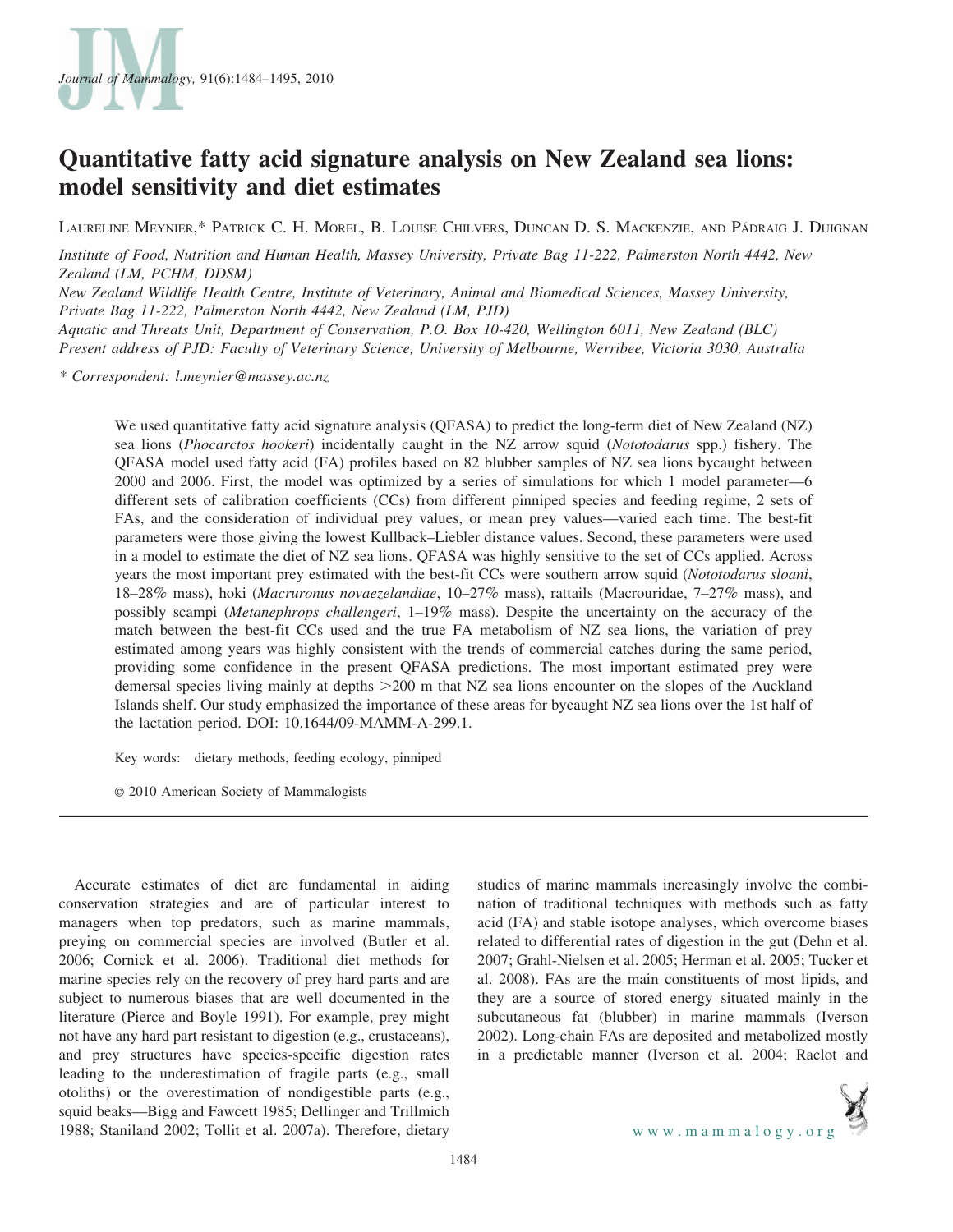Groscolas 1993; Summers et al. 2000), potentially reflecting the diet over weeks to months (Cooper et al. 2005; Iverson et al. 2004; Kirsch et al. 2000). FA analysis has been used extensively to assess geographical, temporal, and ontogenetic variation in the diet of a variety of marine mammals (Beck et al. 2007b; Herman et al. 2005; Smith and Worthy 2006; Staniland and Pond 2004; Walton et al. 2000). However, inference of prey species ingested by the comparison of the raw FA profiles of predator and prey alone is not sufficient, because the proportion of FAs deposited in the adipose tissue of the predator differ from that occurring in the prey because of differential metabolism of individual FAs in the predator (Iverson et al. 2004). Nevertheless, by using FA profiles in conjunction with a model taking into account FA metabolism (by including calibration coefficients [CCs]), it should be possible to estimate the species composition. Since the development of this method named quantitative fatty acid signature analysis (QFASA—Iverson et al. 2004), it has been used to infer the diet of several marine predators (Beck et al. 2007a; Iverson et al. 2006, 2007; Tucker et al. 2009). We propose to use QFASA to estimate the long-term diet of New Zealand (NZ) sea lions (Phocarctos hookeri), a pinniped endemic to NZ. Previous dietary studies on this species were based on the analyses of scat samples (Childerhouse et al. 2001; Lalas 1997; McMahon et al. 1999), regurgitates (Childerhouse et al. 2001), and stomach contents (Meynier et al. 2009) and defined NZ sea lions as generalist predators, preying on the most abundant prey at a particular location and depth. However, the diet information collected with these ''hard part'' methods is limited in time by the last meal ingested by sea lions and is associated with biases of differential digestion rates.

The NZ sea lion has been classified as ''vulnerable in decline'' by the International Union for Conservation of Nature (2009), with 86% of the entire pup production occurring at the Auckland Islands  $(50^{\circ}30^{\prime}S, 166^{\circ}E$ —Chilvers et al. 2007). Its decreasing population (Chilvers et al. 2007) is in marked contrast with the large, increasing population of sympatric NZ fur seals (Arctocephalus forsteri—Harcourt 2001). The success of NZ fur seals has been attributed to their epipelagic foraging strategy (Harcourt et al. 2001; Mattlin et al. 1998) shared with other otariids with large populations (e.g., Boyd et al. 1994; Georges et al. 2000; Weise 2006). Benthic feeders such as the NZ sea lion tend to have smaller populations that are stable or in decline (e.g., Chilvers et al. 2006; Costa and Gales 2003; Thompson et al. 1998). The mean pupping date for this species is 26–27 December each year, and lactation lasts approximately 10 months, during which lactating females (LFs) alternate between foraging at sea and nursing their pup on land (Chilvers et al. 2007). Breeding and foraging-site fidelity in LFs is strong within a season and across years (Chilvers 2008; Chilvers and Wilkinson 2008). Nonlactating females (NLFs) also display high breeding-site fidelity (Chilvers and Wilkinson 2008), but their foraging behavior is unknown. Foraging habits of males (Ms) from the Auckland Islands have not been investigated, but they tend to disperse to other breeding sites (Campbell Island,  $52^{\circ}33^{\prime}$ S,  $169^{\circ}09^{\prime}$ E; and Otago Peninsula,  $46^{\circ}$ S,  $170^{\circ}40'E$ ) at the end of the female estrus in late January (Robertson et al. 2006). Accurate data on the long-term diet and prey availability are essential to better understand the energetics of the NZ sea lion and could provide insight into the low reproductive success of this marine mammal (67% of mature females—Childerhouse et al. 2010).

Our aims in the present study are to optimize the QFASA method on blubber of bycaught NZ sea lions already analyzed (Meynier et al. 2008a) by varying several parameters such as CC sets that are available in the literature (Iverson et al. 2004; Tollit et al. 2007b); and to estimate the long-term diet of NZ sea lions by using the best-fit QFASA parameters. QFASA estimates by year and by sex are discussed in terms of feeding ecology and biases related to different rates of FA metabolism between groups.

### MATERIALS AND METHODS

Sample collection and lipid analysis.—Blubber FAs from NZ sea lions have been analyzed in a previously published study in which sample collection and lipid analysis were detailed (Meynier et al. 2008a). In brief, a full blubber core was sampled from the midsternal body region of dead NZ sea lions captured incidentally in the NZ southern arrow squid (Nototodarus sloani) fishery that operates annually from February to May. FAs were analyzed following the method of Folch et al. (1957), with lipid extraction in a 8:4:3 volume of chloroform : methanol : saline mixture. FA methyl esters were prepared using 10% boron trifluoride in methanol and extracted into hexane. The relative contribution of identified FAs was determined using a flame ionization detector gas chromatography. FAs were designated by the shorthand notation of carbon chain length : number of double bonds and location (n–x) of the double bond nearest to the terminal methyl group. QFASA was applied on 82 blubber cores from 28 LFs, 23 NLFs, and 31 Ms bycaught between February and May from 2000 to 2006 (Meynier et al. 2008a). Blubber FAs are a combination of dietary FAs accumulated for several weeks to months and FA metabolism within the tissue (Iverson et al. 2004). Therefore, we believe that FA profiles in our study represented, to some extent, the diet ingested by bycaught sea lions from late austral summer to autumn (approximately January–May), which corresponds to the 1st half of the lactation period.

Quantitative fatty acid signature analysis model.—The diets of individual NZ sea lions were estimated using the model described by Iverson et al. (2004), and an FA library of prey from the Auckland Islands region (Meynier et al. 2008b). The model takes the mean FA profiles of each prey species in the prey library and estimates the mixture of prey FA profiles that comes closest to matching the FA profile of the predator's adipose tissue. Then, the best mixture is weighted by the fat content of each prey species and translated into a diet estimate  $(\%$  mass).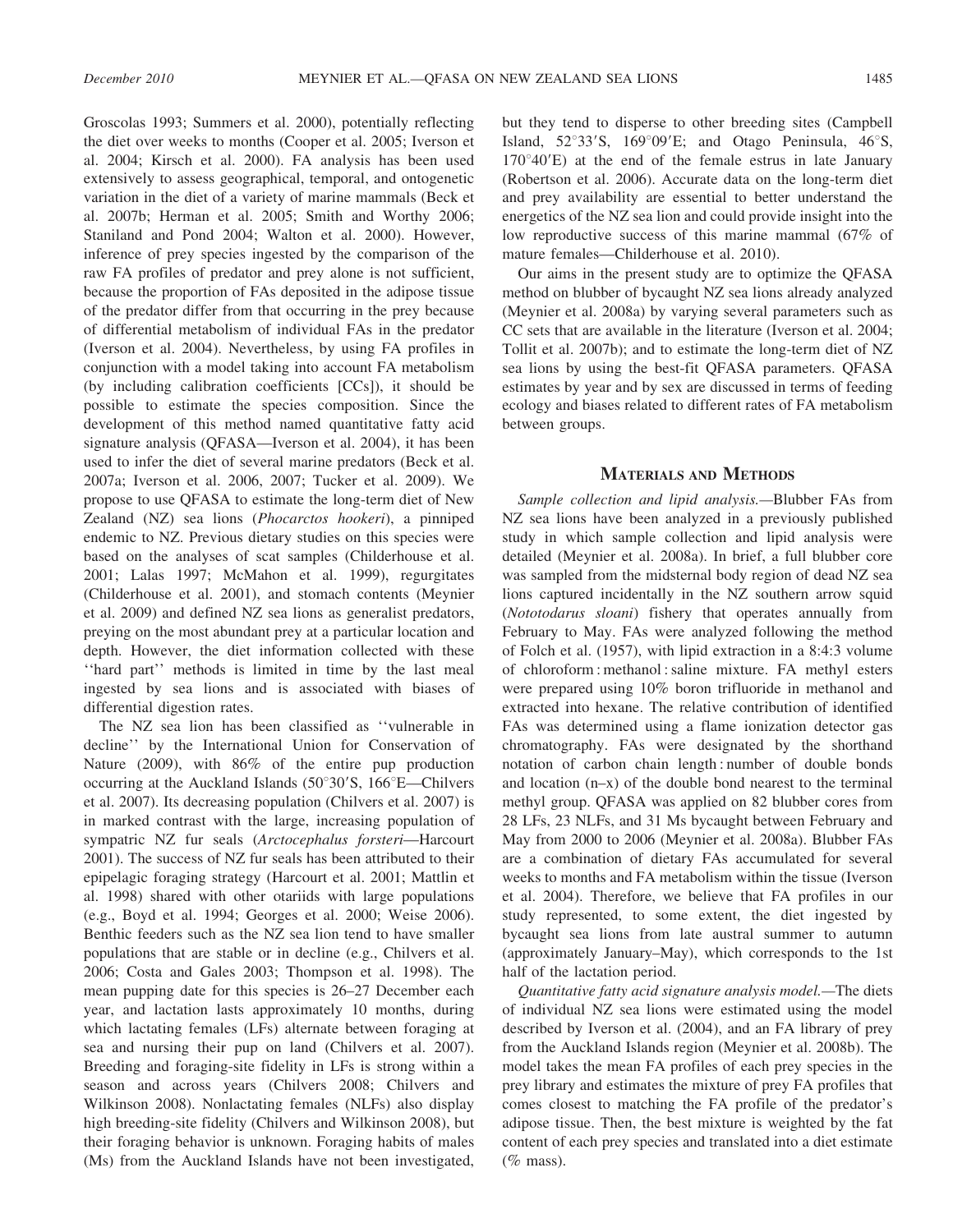The predicted FA profile,  $\hat{S}_v$ , of the predator's adipose tissue y is calculated as:

$$
\hat{\mathbf{S}}_{y} = \sum_{i=1}^{n} p_i \mathbf{S}_i,
$$

where  $p_i$  is proportion of prey *i*,  $S_i$  is FA profile of prey *i*, and  $n$  is number of prey. The optimization process chooses  $p$  such that  $\hat{S}_v$  is the closest solution to  $S_v$  (true FA profile of y). The distance minimized between  $S_y$  and  $\hat{S}_y$  is the Kullback–Liebler (KL) distance, calculated over all FAs as:

$$
KL = \sum_{j=1}^{m} (S_{yj} - \hat{S}_{yj}) log\left(\frac{S_{yj}}{\hat{S}_{yj}}\right),
$$

where  $S_{yj}$  is true value of FA j of predator y,  $\hat{S}_{yj}$  is predicted value of FA  $j$  of predator  $y$ , and  $m$  is number of FAs (Iverson et al. 2004). KL values given in the outputs are an indication of fit, because the optimization minimizes this value. The optimization uses a quasi-Newton algorithm with a Broyden–Fletcher–Goldfarb–Shanno formula and was carried out with a package developed at Massey University (Fatty acid solution—R. Sherriff and P. C. H. Morel, pers. comm.). Results given by this package were verified using the package Fascalc (Fascalc version 1.11—M. J. Walton, University of St. Andrews, United Kingdom) already used in the literature (Nordstrom et al. 2008).

Calibration coefficients account for the differential deposition, mobilization, and biosynthesis of FAs during lipid metabolism occurring in the predator's adipose tissue and were determined previously from experiments during which captive seals were fed on diets of known FA composition for several months. They were calculated by dividing FA levels found in the blubber of seals by FA levels in the food. We used the CCs from gray seals (Halichoerus grypus) fed on herring (Clupea harengus [Iverson et al. 2004]—named CCs-GS/her), CCs from harp seals (Pagophilus groenlandica) fed on herring (Iverson et al. 2004—named CCs-HS/her), CCs from Steller sea lions (Eumetopias jubatus) fed on Pacific herring (Clupea pallasii pallasii, Tollit et al. 2007b—named CCs-SSL/her), CCs from Steller sea lions fed on eulachon (Thaleichthys pacificus, Tollit et al. 2007b—named CCs-SSL/ eul), and CCs from Steller sea lions fed on a mixed diet (Tollit et al. 2007b—named CCs-SSL/mix). The mixed diet consisted of 64% mass herring, 15% eulachon, 14% squid, and 7% rockfish (Tollit et al. 2007b). These are the only available CCs that can be used for the application of QFASA on NZ sea lions because no NZ sea lion is in captivity. The CCs calculated from Steller sea lions were, for most FAs, similar to the CCs-GS/her and CCs-HS/her. Notable exceptions were the FAs 14:1n-5, 18:1n-9, and 20:1n-11, for which CCs calculated from Steller sea lions were  $\sim$ 2 times less than those from phocids (Tollit et al. 2007b). The main difference within coefficients calculated from Steller sea lions was for 22:5n-3, with a CC from the eulachon experiment 7 times greater than that from the herring experiment. Before each model optimization,  $S_v$  is divided by CCs for each FA and renormalized to sum 100%.

The prey library was composed of fish and cephalopods known to be significant prey of NZ sea lions in the Auckland Islands region based on previous stomach content and fecal analyses (Childerhouse et al. 2001; Meynier et al. 2009). They included hoki (Macruronus novaezelandiae,  $n = 11$ ), javelin fish (Lepidorhynchus denticulatus,  $n = 10$ , representing the rattail group, Macrouridae), opalfish (Hemerocoetes spp.,  $n =$ 10), red cod (*Pseudophycis bachus*,  $n = 10$ ), arrow squid ( $n =$ 10), and octopus (*Enteroctopus zealandicus*,  $n = 7$ ). Scampi (*Metanephrops challenger*, a crustacean,  $n = 6$ ) and spiny dogfish (Squalus acanthias, a cartilaginous fish,  $n = 2$ ) were added as potential prey because they are abundant in the area where NZ sea lions forage (Jacob et al. 1998; O'Driscoll et al. 2003). They were not reported as prey from traditional methods, which could be due to the absence of parts hard enough to resist digestive juices. All specimens were collected around the Auckland Islands from December to April between 2004 and 2007, and their FA profiles and fat contents were analyzed previously (Meynier et al. 2008b).

Variation of QFASA parameters.—The optimization involved the variation of 3 parameters, the FA set, the CC set, and whether the FA variation within a prey species was considered. Each specific combination of these 3 parameters is called a simulation, which implies 82 runs of the model (1 run per sea lion) resulting in 82 KL values.

Two sets of FAs were used. The 1st set of 27 FAs includes all FAs in common between prey and blubber samples identified previously by gas chromatography (Meynier et al. 2008a, 2008b). They are the saturated FAs 14:0, 15:0, 16:0, 17:0, and 18:0; the monounsaturated FAs 14:1n-5, 15:1, 16:1n-7, 18:1n-9, 18:1n-7, 18:1n-5, 20:1n-11, 20:1n-9, 22:1n-11, and 22:1n-9; and the polyunsaturated FAs 16:3n-4, 18:2n-6, 18:3, 20:2n-6, 20:3n-6, 20:4n-6, 20:3n-3, 20:5n-3, 21:5n-3, 22:5n-6, 22:5n-3, and 22:6n-3. FAs 15:0, 14:1, 15:1, and 18:1n-5 made only a minor contribution to the total mass and so were removed to create a 2nd set of 23 FAs. Deletion of these FAs generally improves the results obtained from the QFASA model (Iverson et al. 2004; Nordstrom et al. 2008).

For each FA set, QFASA was tested with different CCs available in the literature for the blubber of pinnipeds. Six scenarios were applied for this study: no CCs, CCs-GS/her, CCs-HS/her, CCs-SSL/her, CCs-SSL/eul, and CCs-SSL/mix.

For each set of FAs and CCs applied either the mean FA profiles of prey species or the FA profiles of individual prey were considered. Before using the model, prey FA profiles were visualized in a principal component analysis to assess the overlap between different prey species (Meynier et al. 2008b), and prey groups were redefined to avoid misclassification of species by the QFASA model. The regrouping of octopus (subdivided into 2 groups) and opalfish (removal of some individuals) was necessary because of great intraspecific variation in their FA profiles. Thus, 9 prey groups were available in the prey library. Variability of FA profiles within prey groups was considered by taking each prey individual as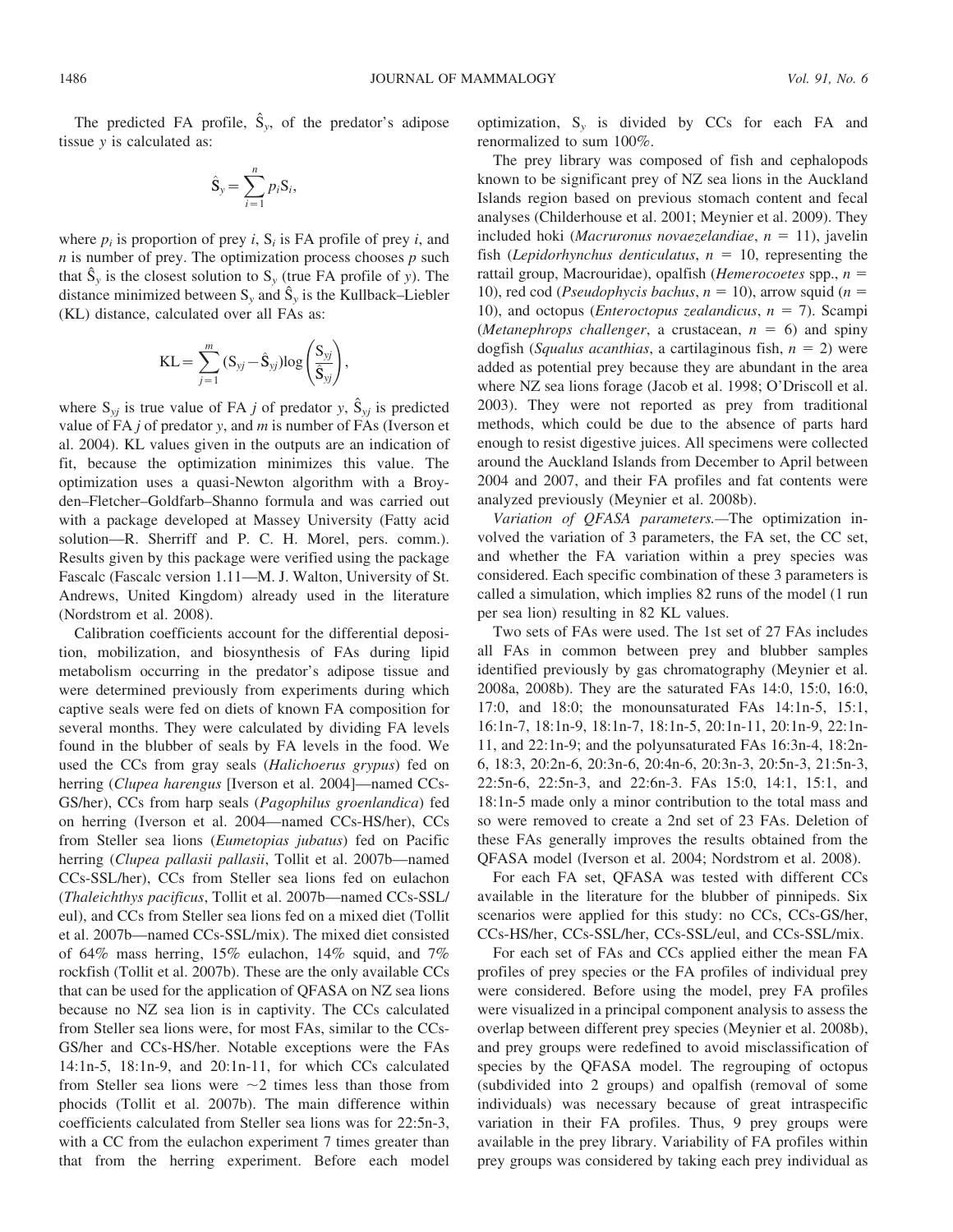TABLE 1.—Kullback–Liebler (KL) values (median and range) for the different simulations performed with quantitative fatty acid signature analysis on blubber fatty acid (FA) profiles from New Zealand sea lions (Phocarctos hookeri). SSL is Steller sea lion (Eumetopias jubatus). Superscript letters show the most important significant results from statistical tests (Friedman tests and Wilcoxon signed-rank tests).  $CC =$ calibration coefficient.

|                              | <b>CCs</b>                                  |                                            |                                           |                                                        |                                          |                                          |  |  |  |  |  |
|------------------------------|---------------------------------------------|--------------------------------------------|-------------------------------------------|--------------------------------------------------------|------------------------------------------|------------------------------------------|--|--|--|--|--|
| Experiment on:               |                                             | Gray seal                                  | Harp seal                                 | <b>SSL</b>                                             | <b>SSL</b>                               | <b>SSL</b><br>Mixed diet                 |  |  |  |  |  |
| Prey fed:                    | None                                        | Herring                                    | Herring                                   | Herring                                                | Eulachon                                 |                                          |  |  |  |  |  |
| $23$ FAs                     |                                             |                                            |                                           |                                                        |                                          |                                          |  |  |  |  |  |
| Mean prey<br>Individual prey | $20.6(10.1-42.4)$<br>$15.1^{ab}$ (5.6–31.4) | $19.3(6.9-52.4)$<br>$14.4^{ab}$ (4.4–44.6) | $10.5(3.9-30.1)$<br>$7.8^{ab}$ (2.3–24.4) | $5.1^{\circ}$ (1.4–15.0)<br>$3.1abc$ (0.8–9.4)         | $9.8(4.8-30.1)$<br>$6.7^{ab}$ (4.0–15.7) | $9.6(3.8-29.0)$<br>$7.2^{ab}$ (2.5–15.5) |  |  |  |  |  |
| 27 FAs                       |                                             |                                            |                                           |                                                        |                                          |                                          |  |  |  |  |  |
| Mean prey<br>Individual prey | $20.4(10.1-42.4)$<br>$15.3(6.1 - 31.2)$     | $19.6(7.6-53.7)$<br>$15.5(5.4 - 44.7)$     | $11.0(4.2 - 31.5)$<br>$8.8(2.6-25.6)$     | $5.2^{\circ}$ $(1.5-15.0)$<br>$3.2^{\circ}$ (1.2–11.7) | $10.7(6.1-30.2)$<br>$7.2(4.3-17.8)$      | $9.6(2.9-23.3)$<br>$7.3(2.5-18.6)$       |  |  |  |  |  |

<sup>a</sup> The KL values were significantly lower ( $P < 0.05$ ) than values with 27 FAs and individual prey for each CC scenario.

<sup>b</sup> The KL values were significantly lower ( $P < 0.05$ ) than values with 23 FAs and mean prey.

 $\degree$  The KL values were significantly lower ( $P < 0.05$ ) than values with other CC scenarios.

a different prey group. In other terms, instead of computing FA profiles from 9 prey groups, the model computed FA profiles from 63 groups (total of individuals in the prey library).

The distributions of KL values for each of the 24 simulations were compared using Wilcoxon signed-rank tests (Z) between 2 simulations and Friedman tests  $(\chi^2)$  between 3 and more simulations (with post hoc Wilcoxon tests for signficant outcomes). Because KL is the distance minimized by the model, the parameters with low KL values were considered optimal and were kept to estimate the diet of NZ sea lions from blubber FA profiles.

Diet estimates of bycaught NZ sea lions using QFASA.— The best-fit model parameters were used to determine diet estimates of NZ sea lions from QFASA on blubber FA profiles. Diet estimates were compared between LFs, NLFs, and Ms, and among years. These groups were tested for significant variation of mass percentage by Kruskal–Wallis (H) tests, and post hoc Mann–Whitney U-tests. All statistical tests, except post hoc tests, have an  $\alpha$  significance level of 0.05. For post hoc Mann–Whitney tests we adjusted significance levels according to the sequential Bonferroni method to reduce type I errors (Holm 1979). The comparison between sex groups involved 3 post hoc tests, therefore the lowest of the 3 *P*-values was compared to  $\alpha = 0.017$  (0.05/3), the 2nd lowest P to  $\alpha = 0.025$  (0.05/2), and the 3rd lowest P to  $\alpha$  = 0.05. Six years were compared involving 15 post hoc tests, with readjusted  $\alpha$ -values of 0.003 (0.05/15), 0.004 (0.05/ 14), and so on, from the lowest to the highest P-value.

New Zealand sea lions are considered generalist predators (Childerhouse et al. 2001; Lalas 1997; McMahon et al. 1999; Meynier et al. 2009), and temporal variation in the diet is generally attributed to a change in prey availability. Abundance of marine species in the NZ subantarctic is not available, but reported commercial catches can be used as a proxy for variation in abundance if they are not limited by the Total Allowable Commercial Catch. Diet estimates among years were compared with commercial catches in the NZ subantarctic (Ministry of Fisheries 2007) using a Spearman's rank test  $(r<sub>s</sub>)$ . Statistical tests were run using MINITAB 15.0 (MINITAB, State College, Pennsylvania) and SPSS 16.0 (SPSS Inc., Chicago, Illinois).

## **RESULTS**

Variation of QFASA parameters and KL values.—The distribution of KL values varied greatly between simulations with a minimum value of 0.8 (23 FAs, individual prey, CCs-SSL/her) and a maximum value of 53.7 (27 FAs, mean prey, CCs-GS/her; Table 1). The predicted FA profile of the NZ sea lion with a KL value of 0.8 matched closely with the true FA profile, whereas large differences are visible between the predicted and true percentages of FAs for the NZ sea lion with a KL value of 53.7 (Fig. 1). Simulations using 23 FAs gave median KL values that were up to 15% lower than those with 27 FAs  $(Z = -7.881$  to  $-3.249$ ,  $P \le 0.001$ ); except for simulations CCs-SSL/mix–mean prey  $(Z = -1.342, P =$ 0.180) and simulations CCs-SSL/her–mean prey  $(Z = -0.743$ ,  $P = 0.458$ ; Table 1). Likewise, simulations using FA profiles of individual prey showed lower KL values than those using mean profiles (Z =  $-7.867$  to  $-5.079$ ,  $P < 0.001$ ). KL values calculated using CCs-SSL/her were significantly lower than those using other CC scenarios, irrespective of the other parameters chosen ( $\chi^2_{5,82} = 290.564 - 312.836, P \le 0.001$ ; post hoc Wilcoxon signed-rank tests,  $Z = -7.866$  to  $-7.508$ ,  $P <$ 0.001; Table 1). Moreover, KL values between the CCs scenarios varied 4–5 times between the lowest and highest values (Table 1). To observe the consequences of different CCs on the diet estimated by QFASA, percentages of prey from the simulations with 23 FAs, individual prey, and the different CC scenarios are presented. When no lipid metabolism was taken into account (no CCs), the model predicted 70% by mass of rattails in the diet with a median KL value of 15.1 (Fig. 2a; Table 1). A high dominance of rattails  $(>= 70\%$  by mass) also was found with the CCs from Steller sea lions fed on eulachon and mixed diet (Fig. 2a), whereas the model estimated a diet with several major prey species when the CCs from Steller sea lions fed on herring (CCs-SSL/her) and the CCs from phocids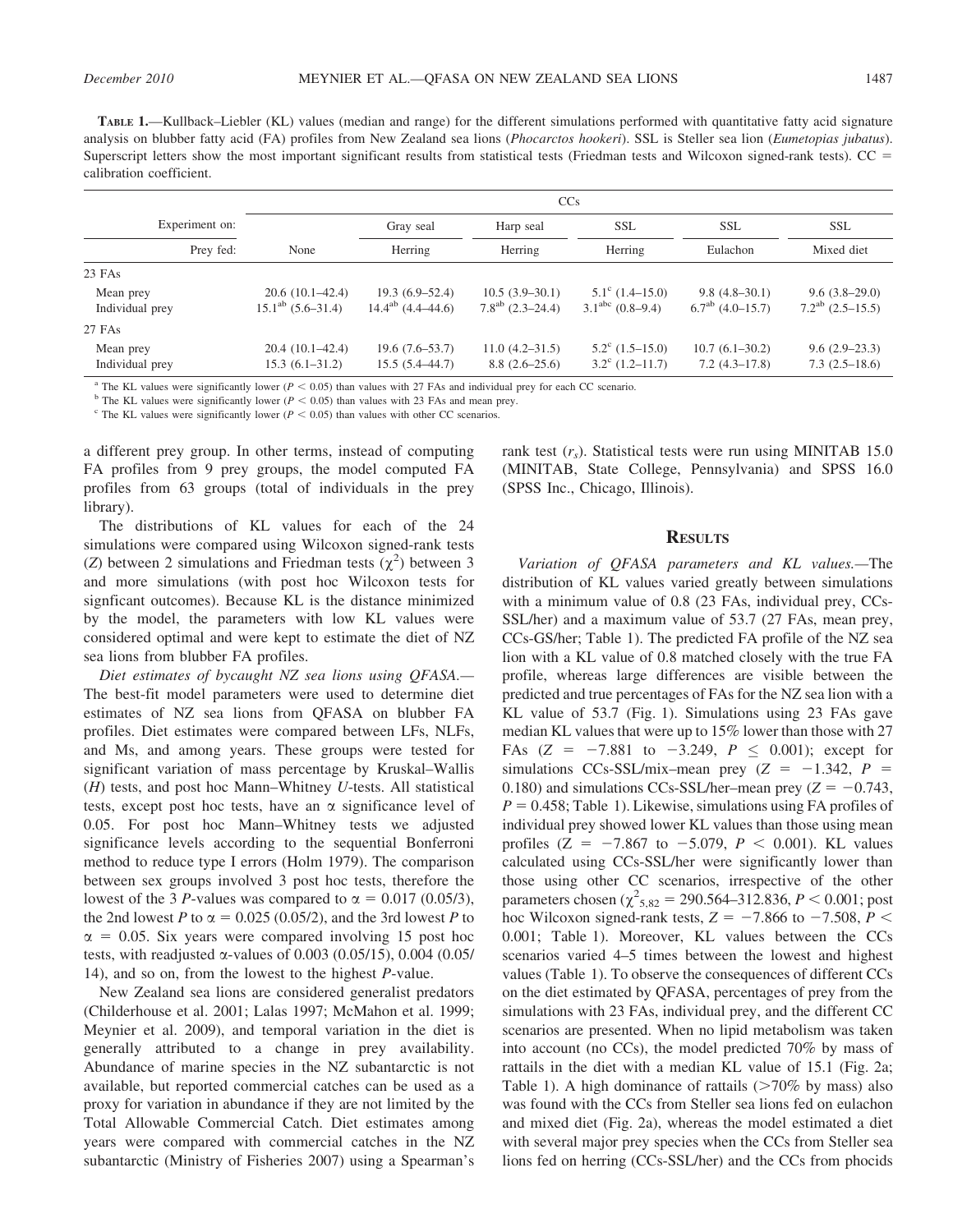

FIG. 1.—Examples of predicted fatty acid profiles (dotted line) by quantitative fatty acid signature analysis (QFASA) versus true fatty acid profiles (solid line) of New Zealand sea lions (Phocarctos hookeri), with different Kullback–Liebler (KL) values. KL is the mathematical distance minimized by the QFASA model.

were applied. For simulations using CCs-SSL/her (Fig. 2b), diet estimates were similar between the simulations using different sets of FAs (27 versus 23 FAs;  $Z = -1.885$  to  $-0.022$ ,  $P =$ 0.059–0.983) but showed significant differences between the simulations using mean prey and individual prey  $(Z = -6.813$ to  $-4.183$ ,  $P < 0.001$ ), except for octopus (Z =  $-0.670$  to  $-0.233$ ,  $P = 0.503 - 0.815$ .

In summary, the simulations showing the lowest KL values were with CCs-SSL/her, in which the set of FAs had no significant influence on the diet estimates. We chose the CCs-SSL/her, 23 FAs, and individual prey or mean prey as the bestfit QFASA parameters and used these parameters in further model runs to estimate the diet of NZ sea lions. In the next sections, we named the best-fit simulations individual prey and mean prey only, but this implies that 23 FAs and CCs-SSL/her were the other parameters used.

Diet estimates of bycaught NZ sea lions using QFASA.— Overall, arrow squid, hoki, and rattails made up the bulk of the diet estimated by QFASA for both best-fit simulations (individual prey and mean prey), with  $\sim 70\%$  mean total mass, and were present in more than half the sea lion samples (Table 2). With the individual prey simulation, arrow squid and rattails contributed the most to the mass of estimated prey followed by hoki and red cod (Table 2). With the mean prey simulation, hoki made up the largest contribution, followed by scampi, arrow squid, and rattails (Table 2). Opalfish, octopus, and spiny dogfish were considered minor prey by both simulations with a median mass of 0. Only main prey were tested for difference among groups.

The estimated diet of Ms showed some significant differences from that of females in the contribution of arrow squid, red cod, and scampi (Fig. 3). In the mean prey simulation Ms ate less arrow squid than NLFs ( $H_{2,82}$  = 8.95,  $P = 0.011$ ;  $U = 799.0$ ,  $n_1 = 31$ ,  $n_2 = 23$ ,  $P = 0.0037$ . However, the diet of Ms consisted of more red cod than the diet of NLFs in the individual prey simulation ( $H_{2,82} = 6.08$ , P  $= 0.048$ ;  $U = 498.0$ ,  $n_1 = 31$ ,  $n_2 = 23$ ,  $P = 0.019$ , near the limit of the Bonferroni-adjusted  $\alpha$  of 0.017), or more scampi than the diet of both LFs and NLFs in the mean prey simulation ( $H_{2,82} = 14.80$ ,  $P = 0.001$ ; M > LF, with  $U =$ 600.5,  $n_1 = 31$ ,  $n_2 = 28$ ,  $P < 0.001$ ; M > NLF with  $U =$ 485.0,  $n_1 = 31$ ,  $n_2 = 23$ ,  $P = 0.010$ ; Figs. 3a and 3b). Bycaught LFs and NLFs did not show any significant difference in their estimated diet ( $U = 657.0{\text -}805.0$ ,  $n_1$  = 28,  $n_2 = 23$ ,  $P > 0.05$ ; Figs. 3a and 3b). Consequently, all females were grouped together to look at diet differences among years.

Within females, hoki contributed more than 8% (median mass) of the diet for the first 5 years, but only  $\leq 1\%$  for the combined years of 2005–2006 for both simulations individual prey ( $H_{5,51} = 16.75$ ,  $P = 0.005$ ; year 2005–2006 < year 2004, with  $U = 125.0$ ,  $n_1 = 12$ ,  $n_2 = 8$ ,  $P = 0.002$ ; year 2005–2006 < year 2001, with  $U = 123.0$ ,  $n_1 = 12$ ,  $n_2 = 8$ ,  $P = 0.003$ ) and mean prey ( $H_{5,51} = 24.36$ ,  $P < 0.001$ ; year 2005–2006 < all previous years, with  $U = 91.0$ –139.0,  $n_1 = 12$ ,  $n_2 = 6$ –9,  $P =$ 0.002–0.005; Figs. 4a and 4b). Percentages of rattails showed some significant variation among years in the mean prey simulation only, with a reverse trend than that of hoki (median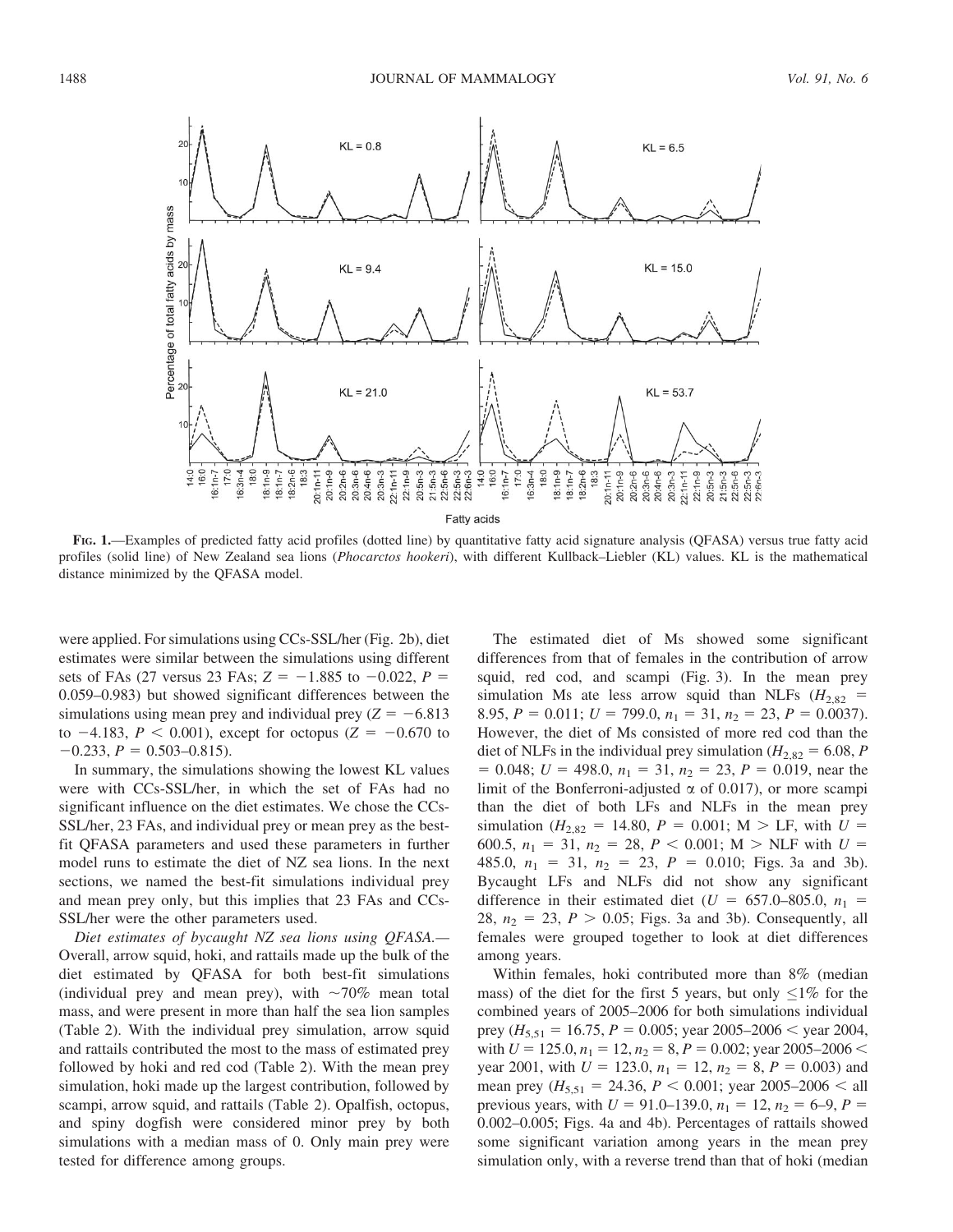

FIG. 2.—Predicted percentages by mass ( $\overline{X}$   $\pm$  95% CI) of prey species by quantitative fatty acid signature analysis (QFASA) for 82 bycaught New Zealand sea lions (Phocarctos hookeri) using a) the parameters 23 FAs and individual prey with different calibration coefficients (CCs) and b) CCs from Steller sea lions fed on herring (CCs-SSL/her) with the set of FAs varying and the account of prey species variability or not. CCs-GS/her and CCs-HS/her  $=$  CCs from gray seals (GS) and harp seals (HS) fed on herring; CCs-SSL/eul and CCs-SSL/mix  $=$  CCs from Steller sea lions fed on eulachon and a mixed diet, respectively. Kullback–Liebler (KL) values for each simulation are noted in parentheses. Prey with an estimated contribution  $\langle 1\%$  (opalfish and dogfish) were deleted for clarity.

of 28% mass in 2005–2006,  $\leq$ 9% mass in previous years), but only the year 2004 showed a significant difference with 2005– 2006 ( $H_{5,51} = 16.86$ ,  $P = 0.005$ ;  $U = 42.0$ ,  $n_1 = 8$ ,  $n_2 = 12$ , P  $= 0.002$ ; Fig. 4b). Proportions of scampi in the diet were tested only in the mean prey simulation and were different among years ( $H_{5,51} = 14.37$ ,  $P = 0.013$ ; Fig. 4b). However, none of the post hoc tests were significant based on the Bonferroni adjusted  $\alpha$ -values. No statistical difference among years was found in the diet of Ms ( $H_{4,30} = 1.18-8.99$ ,  $P > 0.05$ ). Among prey species estimated in this study, arrow squid, hoki, red cod, and scampi are commercially harvested. Estimated catches of hoki in 2005 and 2006 in the subantarctic were the lowest reported since 1989, whereas the amount of arrow squid harvested each year from 2004 to 2006 from the Auckland Islands region (named SQU6T) was higher than the amount harvested in the previous 3 years (Ministry of Fisheries 2007). These reported catches are consistent with the trends of mass percentages estimated by QFASA for hoki ( $r_s = 0.771$ ,  $n = 6$ , P  $= 0.043$  with the simulation individual prey;  $r_s = 0.709$ ,  $n = 6$ ,  $P = 0.074$  with the simulation mean prey) and for arrow squid

 $(r<sub>s</sub> = 0.855, n = 6, P = 0.014$  with the simulation individual prey;  $r_s = 0.811$ ,  $n = 6$ ,  $P = 0.027$  with the simulation mean prey; Fig. 5). Scampi was not represented because the catches of this species were limited by the Total Allowable Commercial Catch (306 tonnes for the Auckland Islands region SCI6A— Ministry of Fisheries 2007), and therefore were not representative of the variation in availability.

## **DISCUSSION**

The purpose of this study was to estimate the long-term diet of NZ sea lions. Arrow squid, hoki, rattails, and red cod or scampi (depending on the QFASA simulation used) were estimated to be the major prey in the diet of NZ sea lions. Significant variation in diet estimates from both simulations was found between sexes and among years for females only. Diet estimates on bycaught animals presented here should be considered with caution, because the QFASA model is highly sensitive to the CCs, which at the present time are available for only 1 otariid species, the Steller sea lion. However, diet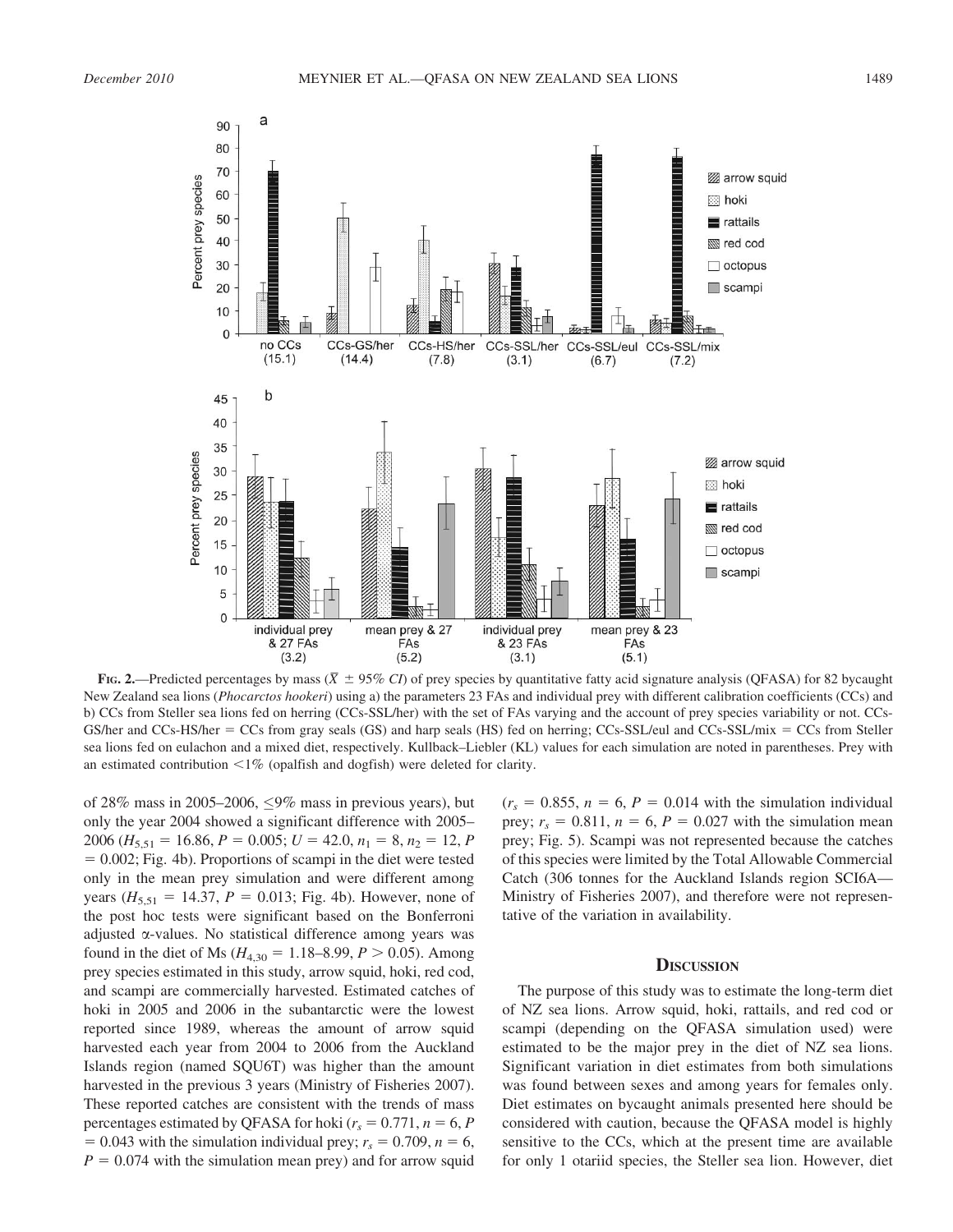TABLE 2.—Predicted proportions by mass of prey species by quantitative fatty acid signature analysis (QFASA) for 82 bycaught New Zealand sea lions (Phocarctos hookeri) with the best-fit parameters from the optimization of the model (see text). O is occurrence (number of individuals for which the prey has a percentage mass  $>0$ ). Values between the 25th and the 75th percentiles represent the interquartile range in which 50% of the data falls.

|                                             | Simulation individual prey |        |       |    |          |                                       |                                | Simulation mean prey |             |               |    |          |                                       |                    |
|---------------------------------------------|----------------------------|--------|-------|----|----------|---------------------------------------|--------------------------------|----------------------|-------------|---------------|----|----------|---------------------------------------|--------------------|
| Prey                                        | $\Omega$                   | $\%$ O |       | SD |          | 25 <sub>th</sub><br>Median percentile | 75 <sub>th</sub><br>percentile | $\Omega$             | $\%$ O      | Χ             | SD |          | 25 <sub>th</sub><br>Median percentile | 75th<br>percentile |
| Arrow squid ( <i>Nototodarus sloani</i> )   |                            | 94     | 30    | 20 | 28       | 14                                    | 46                             | 78                   | 95          | 23            | 20 | 18       | <sub>(</sub>                          | 35                 |
| Hoki (Macruronus novaezelandiae)            | 74                         | 90     | 17    | 18 | 10       |                                       | 27                             | 72                   | 88          | 29            | 28 | 27       | $\sim$                                | 48                 |
| Rattails (Macrouridae)                      |                            | 94     | 29    | 21 | 27       | 13                                    | 39                             | 58                   |             | 16            | 20 |          |                                       | 26                 |
| Red cod (Pseudophycis bachus)               | 68                         | 83     |       | 15 | 4        | $<$ 1                                 | 18                             | 15                   | 18          | 2             | 8  | $\Omega$ |                                       | $\Omega$           |
| Opalfish ( <i>Hemerocoetes</i> spp.)        |                            |        | $<$ 1 |    |          |                                       |                                |                      | $\mathbf Q$ | $<$ 1         |    |          | $\Omega$                              | $\Omega$           |
| Octopus ( <i>Enteroctopus zealandicus</i> ) | 28                         | 34     | 4     | 14 | $\Omega$ |                                       | $<$ 1                          | 21                   | 26          | 4             |    |          | $\Omega$                              |                    |
| Scampi (Metanephrops challengeri)           | 50                         | 61     | 8     | 12 |          |                                       | 8                              | 68                   | 83          | 24            | 25 | 19       |                                       | 43                 |
| Spiny dogfish (Squalus acanthias)           | 37                         | 45     | ↑     | 5  | $\Omega$ |                                       |                                | 10                   | 39          | $\mathcal{D}$ |    | $\Omega$ |                                       | $\leq$ 1           |

contributions of arrow squid and hoki, the major prey estimated by QFASA, showed a similar annual trend with the commercial catches of these species from 2000 to 2006, supportive of the present QFASA predictions.

The reliability of QFASA lies in the quality and accuracy of the data entered in the model. QFASA requires information on the FA profiles of the predator studied, the FA profiles and fat contents of all potential prey (prey FA library), and a measure



FIG. 3.—Percentages of prey species ( $\overline{X}$   $\pm$  95% CI) estimated by quantitative fatty acid signature analysis (QFASA) with the best-fit simulations a) individual prey and b) mean prey, for lactating female (LF), nonlactating female (NLF), and male (M) New Zealand sea lions (Phocarctos hookeri). The number of samples for each category is shown in parentheses. Similar letters show significant differences between groups of sea lions.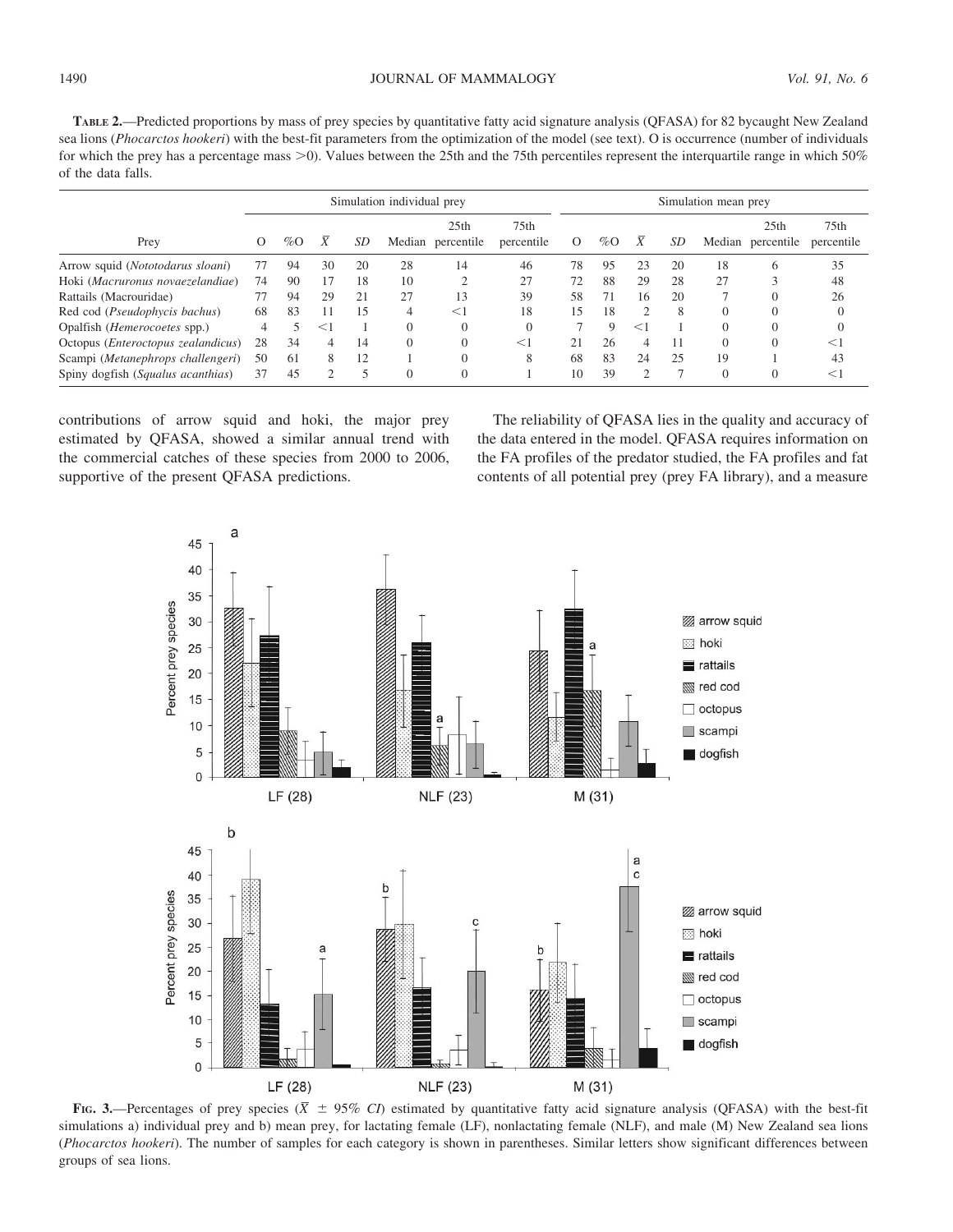

FIG. 4.—Between-year percentages of prey species ( $\overline{X}$   $\pm$  95% CI) for female New Zealand sea lions (*Phocarctos hookeri*) estimated by quantitative fatty acid signature analysis with the best-fit simulations a) individual prey and b) mean prey. Years 2005 and 2006 were pooled. The number of samples for each year is shown in parentheses. Similar letters show significant differences among years.

of the differential metabolism of FAs in the predator's adipose tissue (expressed as CCs—Iverson et al. 2004). The prey FA library was composed of data from 6 species (arrow squid, hoki, javelin fish, red cod, opalfish, and octopus) identified as common in the diet of NZ sea lions from stomach analysis and 2 species (scampi and spiny dogfish) that are abundant in the Auckland Islands region (Jacob et al. 1998; O'Driscoll et al.

2003). However, it does not include all potential prey of the NZ sea lions: barracouta (Thyrsites atun), ling (Genypterus blacodes), jack mackerel (Trachurus spp.), warehou (Seriolella spp.), and the wary squid (Moroteuthis ingens) are minor prey in the stomach contents (Meynier et al. 2009) and were not included in the prey FA library because of a lack of material available for analysis. Also, the number of specimens



FIG. 5.—Estimated commercial catches (t, in tonnes) of hoki (Macruronus novaezelandiae), arrow squid (Nototodarus sloani), and red cod (Pseudophycis bachus) per year in comparison with the estimated proportions of these species in the diet of female New Zealand sea lions (Phocarctos hookeri). Full areas represent the range of proportions in the diet between the simulations individual prey and mean prey. Catches of hoki were for the region HOK1 (subantarctic), catches of arrow squid for the region SQU6T (Auckland Islands), and catches of red cod for the region RCO3 (east of New Zealand's South Island and subantarctic—Ministry of Fisheries 2007).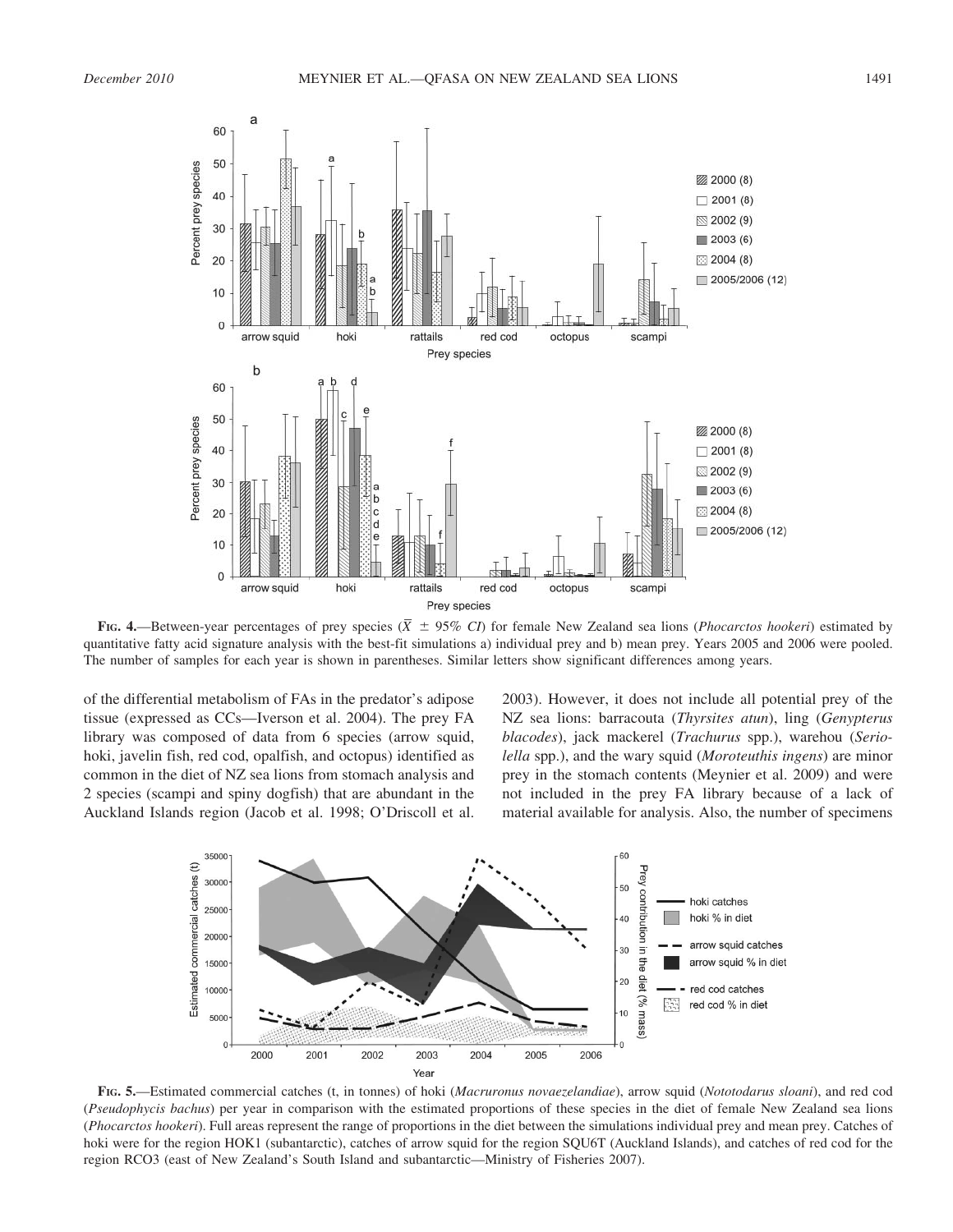analyzed per prey species might not represent the variation of FA profiles among years and seasons. This study must be seen as a 1st step in using QFASA for NZ sea lions, and the inclusion of more prey individuals will improve future applications of QFASA on this marine mammal.

The FA profiles of the individual prey gave better optimizations (smaller KL medians) than the mean profiles of prey groups. Other studies using QFASA included the prey species variability by resampling the prey library using a bootstrap procedure (Beck et al. 2007a; Iverson et al. 2004), yet, in our study resampling mean FA profiles of prey did not show any significant differences in KL values compared with no resampling (L. Meynier, pers. obs.), probably because the number of individual prey available in each group was small.

Another prerequisite of QFASA is the accounting of lipid metabolism and deposition in the predator's adipose tissue, which is expressed by the CCs in the model. CCs are certainly the most challenging parameter to obtain for QFASA because they are calculated from captive animals fed on a controlled diet for several months. Even if the pattern of FA metabolism expressed by CCs is similar among marine species for which long-term diet studies were carried out (Iverson et al. 2004, 2006, 2007), the CC for a particular FA seems to depend on the family (i.e., Otariidae or Phocidae) or species (Iverson et al. 2004; Tollit et al. 2006) of the predator, or even on the type of meals eaten by the same predator (Tollit et al. 2007b). This study showed that the model was very sensitive to different sets of CCs, with diet estimates switching from a highly dominant species  $(>=70\%$  mass) to several major species depending on the CCs used. The different sets of CCs calculated from the Steller sea lion (herring, eulachon, and mixed diet) gave a large variation in diet estimates. Although CCs from Steller sea lions fed on herring showed the best simulations, diet estimates using CCs based on eulachon or mixed diets were comparable to the simulation without any consideration of lipid metabolism (no CCs). The better performance of CCs on herring perhaps is due to this fish having a FA profile closer than eulachon or a mixed diet to the mean FA profile of NZ sea lion prey (Tollit et al. 2007b). However, the lipid content of herring  $(9.9\% \pm 2.8\%)$  is greater than that of the common prey of the NZ sea lions (overall mean of  $4.2\% \pm 2.5\%$ —Meynier et al. 2008b). Other than FA composition, the lipid content of food plays a role in the metabolism and deposition of FAs (Cooper et al. 2005; Summers et al. 2000). One might expect that CCs calculated from a sea lion species fed on a prey with a close FA composition, and also a lipid content similar to that of NZ sea lion prey, would give better diet estimates. Because of the current status of the population of the NZ sea lion (''vulnerable in decline''—International Union for Conservation of Nature 2009), it currently is not conceivable to have NZ sea lions in captivity for feeding experiments.

Despite these numerous uncertainties QFASA estimates of prey exploited commercially showed annual variation consistent with trends of commercial catches, providing confidence in the selected QFASA simulations to estimate the diet of this generalist predator. In comparison to traditional diet methods, QFASA estimates are not affected by biases related to digestion and allow diet inference integrated over several weeks or months. However, when specific CCs are not available, comparison with other long-term diet methods, or with prey availability in the case of a generalist predator, or both, is needed.

Among the 8 potential prey species that QFASA computed using the best-fit model simulations (CCs-SSL/her, 23 FAs, individual prey or mean prey), arrow squid, hoki, rattails, and red cod or scampi were estimated to be the major prey in the diet of NZ sea lions bycaught during the 1st half of the lactating period (January–May). The contribution of each prey in the diet varied with the simulation used, with, by order of importance, arrow squid, rattails, hoki, and red cod for individual prey simulation; or hoki, scampi, arrow squid, and rattails for mean prey simulation.

Arrow squid and hoki have been described as significant prey by mass in the stomach contents of the same animals analyzed previously (Meynier et al. 2009). Because stomach analysis and QFASA are associated with different time frames of dietary intake (several days versus several months, respectively), individual diet estimates from both methods were not compared, and variation between overall diet estimates was not tested statistically. Scampi was estimated as the 2nd prey of importance after hoki in the mean prey simulation. Crustaceans already have been recorded in the diet of NZ sea lions at the Auckland Islands by stomach and scat analyses as a minor prey taxon (Childerhouse et al. 2001; Meynier et al. 2009), but the efficiency of traditional methods to estimate the contribution of crustaceans in the diet is limited, because this taxon has no hard part resistant to digestion. Scampi live on the benthos at depths ranging from 200 to 500 m (Ministry of Fisheries 2007). These depths are regularly visited by LF NZ sea lions, which are considered the deepest divers of all female otariids (Chilvers et al. 2006). Rattail fishes (Macrouridae) and hoki are demersal species, living in abundance on the shelf slope from 200 m to  $>1,000$  m deep (Beentjes et al. 2002; Ministry of Fisheries 2007). Arrow squid are present from the surface to 500 m, but large densities occur at depths  $> 250$  m (Jackson et al. 2000). Meynier et al. (2009) suggested the importance of the edge of the Auckland Islands shelf as a feeding ground where arrow squid and rattails are found in abundance. That arrow squid, rattails, and hoki were estimated as major prey by the best-fit QFASA simulations emphasizes this previous result over a longer time frame and is in agreement with the known foraging behavior of LFs at the beginning of the lactation period (Chilvers et al. 2005). Thus, the slopes of the Auckland Islands shelf are critical foraging areas for NZ sea lions, not only after the breeding season (January–February—Chilvers et al. 2005) but probably for the 1st half of the nursing period (January–May). The slopes are likely to be the closest areas from the breeding sites to provide enough concentrated food for sea lions to optimize their energy investment per foraging trip. This study is limited to animals caught in the arrow squid fishery, and whether the contribution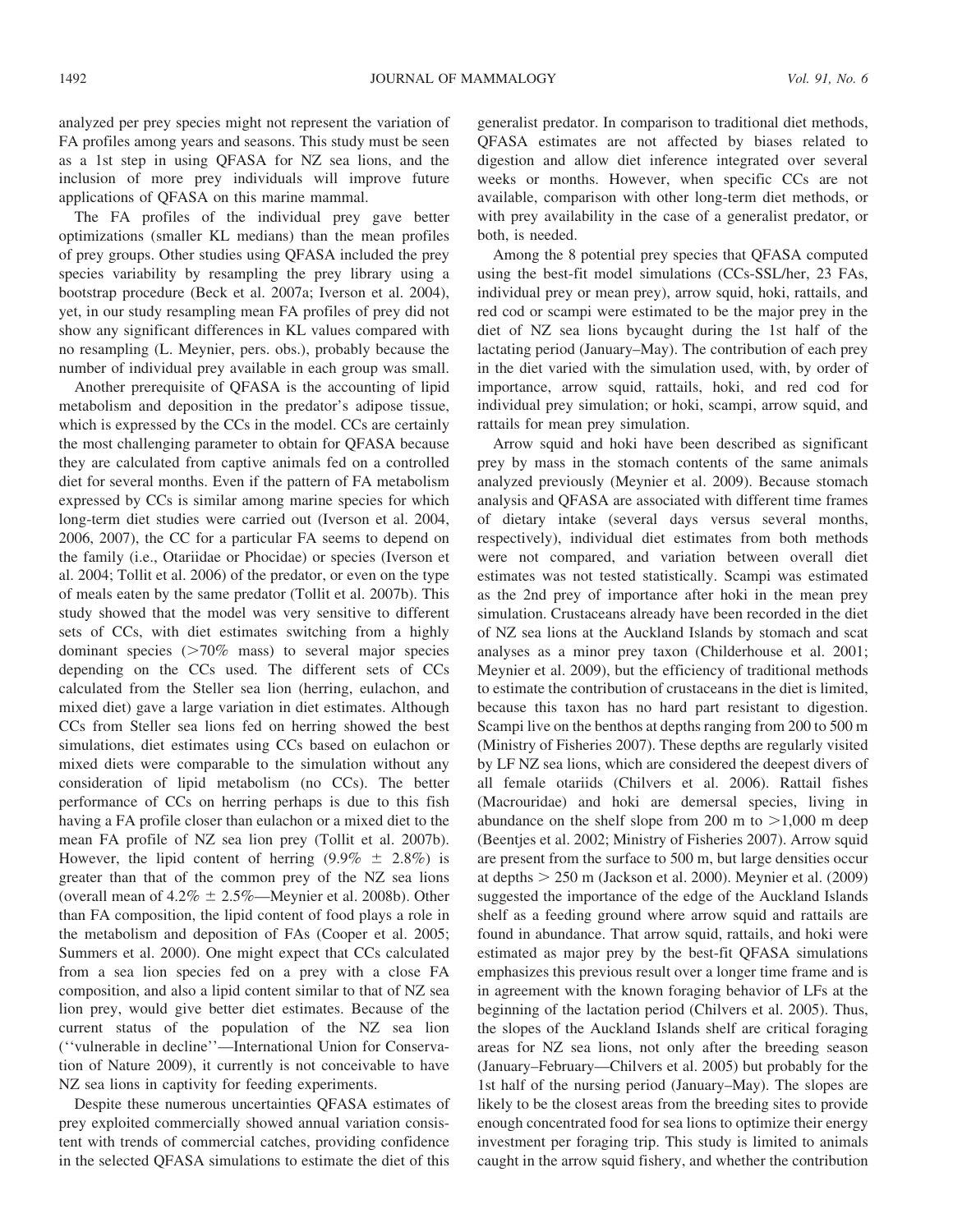of arrow squid in the long-term diet of such animals is overestimated compared to the long-term diet of the rest of the population can be questioned. Arrow squid occur in abundance at the edges of the Auckland Islands shelf in austral summer and autumn (Jackson et al. 2000), and NZ sea lions are considered generalist predators (Childerhouse et al. 2001; Lalas 1997; McMahon et al. 1999; Meynier et al. 2009). Therefore, we believe that arrow squid are an important prey for all sea lions foraging at the edges of the shelf at depth  $>200$  m.

According to QFASA, NLFs ate more arrow squid than Ms did, and less red cod or scampi, depending on the simulation. The diet of LFs differed from that of Ms by a lesser contribution of scampi in the mean prey simulation. These sex differences prevail if most of the FA variation comes from diet. Part of the FA variation between sexes likely originates from differential rates of metabolism and deposition of ingested FAs into adipose tissue due to different energetic needs between Ms and females and between different reproductive statuses. This was not considered in the QFASA model because the same CCs were applied to all individuals. In a previous study FA profiles of NZ sea lions differentiated between sexes but were similar between LFs and NLFs (Meynier et al. 2008a). Because QFASA used these FA profiles to compute diet estimates, it is logical to find similar trends in this study. Meynier et al. (2008a) found that the most important FAs driving the segregation between sexes were 20:1n-9 and 22:1n-11 in higher proportions in females and 16:3n-4 in higher proportions in Ms. Arrow squid have low values of 16:3n-4 compared to other species in the prey library, and high values of 20:5n-3 (Meynier et al. 2008b), an FA in higher concentration in the blubber of females than that of Ms (Meynier et al. 2008a). Accordingly, the QFASA model estimated more arrow squid in the diet of bycaught NLFs; 16:3n-4 is positively correlated with scampi (Meynier et al. 2008b). In the simulation mean prey scampi contributed largely to the diet of Ms, with 38% of mean prey mass. This is consistent with Ms diving deeper than female otariids (Staniland and Robinson 2008; Weise 2006), although this trend has not been confirmed for NZ sea lions. However, because the role played by different rates of FA metabolism on the variation of FA profiles between sexes is not known, it is currently difficult to make conclusions about the long-term diet of M and female NZ sea lions without foraging and diving data from Ms. To date, foraging and diving studies have focused on LF NZ sea lions (Chilvers et al. 2005, 2006; Gales and Mattlin 1997).

Within females, variation in the diet from 2000 to 2006 involved differences in the proportions of hoki and rattails in the diet, depending on the QFASA simulation performed. Only hoki showed variation for both individual prey and mean prey simulations, with a smaller contribution in 2005–2006, and rattails showed a larger contribution in 2005–2006 than in the previous year for the mean prey simulation. Both of these changes involved the years 2005–2006 and probably were not detected in Ms because only 1 M was sampled during these combined years. The trends of mass percentages of hoki and arrow squid estimated by QFASA are consistent with the reported commercial catches from 2000 to 2006.

The QFASA has been used to provide long-term estimates of diet of several marine species (Beck et al. 2007a; Iverson et al. 2006, 2007). Nevertheless, the necessity for CCs that take into account FA metabolism in the predator presently limits the use of this method to a narrow range of species. When specific CCs are not available, QFASA should be compared to other longterm dietary methods or prey availability to test the feasibility of its estimates for generalist predators. This study tested the sensitivity of QFASA parameters on diet estimates of bycaught NZ sea lions by using the CCs currently available for pinnipeds. Despite the uncertainty in the accuracy of the match between the selected CCs and the true FA metabolism of NZ sea lions at the time of sampling, annual variation of QFASA predictions was highly consistent with the trends of commercial catches, providing some confidence in the selected CCs and the estimated diet. However, the predicted diets of Ms and females should be interpreted with care, because QFASA do not take into account the possible differential rates of FA metabolism between sexes. Arrow squid, hoki, rattails, and possibly scampi were estimated to make large contributions by mass in the longterm diet of NZ sea lions. All are demersal species found mainly at depths  $>200$  m, being harvested by NZ sea lions on the slopes of the Auckland Islands shelf. This area was shown to be a foraging ground for LF NZ sea lions just after the breeding season (Chilvers et al. 2005). Our study suggests that the slopes are visited regularly during the 1st half of the lactating period (January–May). Future research on the FA metabolism on otariids and using a greater prey library will improve the reliability of QFASA on NZ sea lions.

## **ACKNOWLEDGMENTS**

Special thanks go to M. Walton (Sea Mammal Research Unit, United Kingdom), who provided the program Fascalc, and to D. Tollit (University of British Columbia, Canada), who provided the calibration coefficients calculated for Steller sea lions. R. Sherriff (Brimble Sherriff Young Limited, New Zealand) programmed the optimization model for Massey University. Thanks go to D. Tollit and M. Walton and 5 anonymous reviewers who provided helpful comments on earlier versions of this manuscript. This study was sponsored by the Massey University Research Fund, the Department of Conservation, and the New Zealand Ministry of Fisheries.

#### LITERATURE CITED

- BECK, C. A., S. J. IVERSON, W. D. BOWEN, AND W. BLANCHARD. 2007a. Sex differences in grey seal diet reflect seasonal variation in foraging behaviour and reproductive expenditure: evidence from quantitative fatty acid signature analysis. Journal of Animal Ecology 76:490–502.
- BECK, C. A., L. D. REA, S. J. IVERSON, J. M. KENNISH, K. W. PITCHER, AND B. S. FADELY. 2007b. Blubber fatty acid profiles reveal regional, seasonal, age-class and sex differences in the diet of young Steller sea lions in Alaska. Marine Ecology Progress Series 338:269–280.
- BEENTJES, M. P., B. BULL, R. J. HURST, AND N. W. BAGLEY. 2002. Demersal fish assemblages along the continental shelf and upper slope of the east coast of the South Island, New Zealand. New Zealand Journal of Marine and Freshwater Research 36:197–223.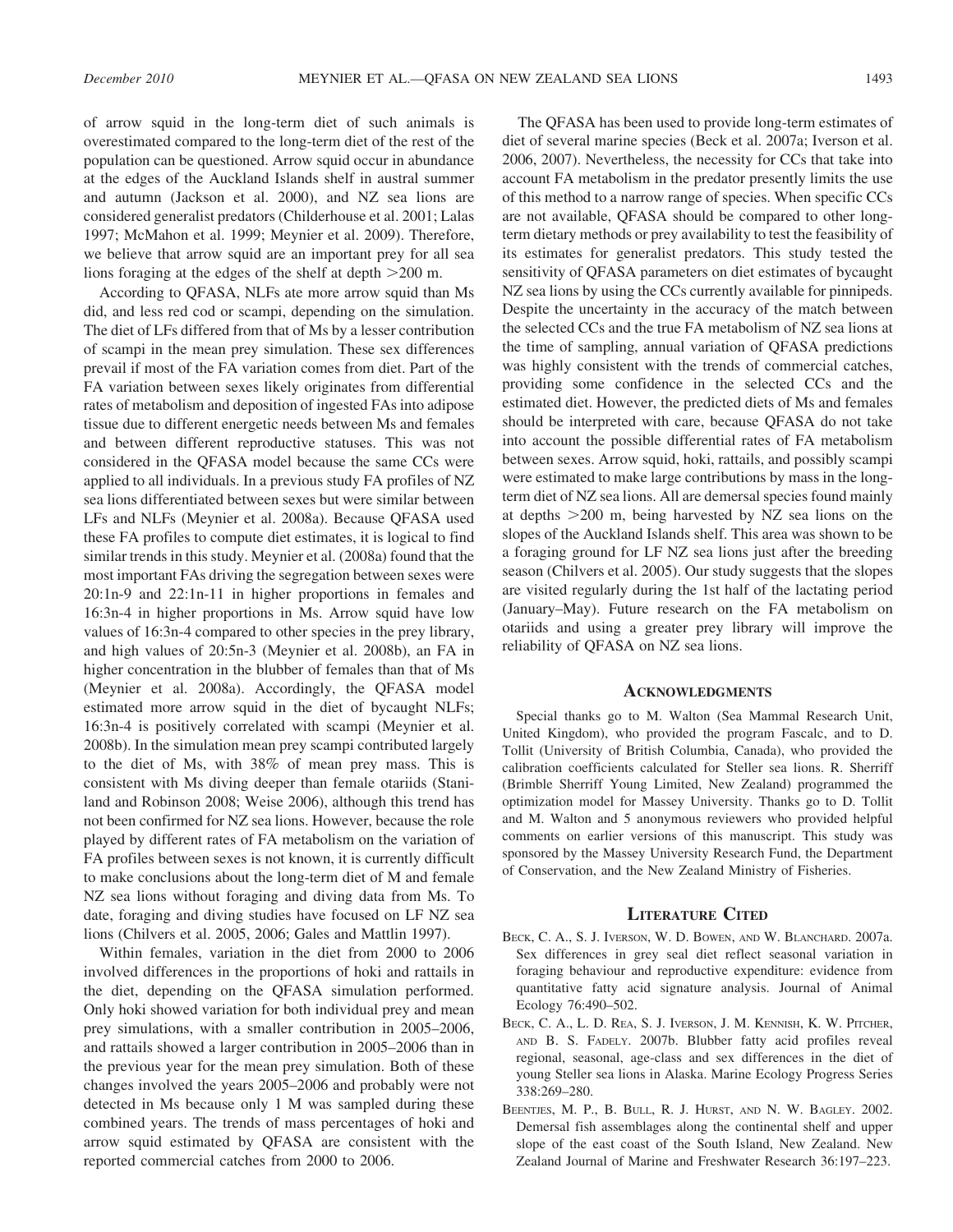- BIGG, M. A., AND I. FAWCETT. 1985. Two biases in diet determination of northern fur seals (Callorhinus ursinus). Pp. 284–291 in Marine mammals and fisheries (J. R. Beddington, R. J. H. Beverton, and D. M. Lavigne, eds.). George Allen & Unwin, London, United Kingdom.
- BOYD, I. L., J. P. Y. ARNOULD, T. BARTON, AND J. P. CROXALL. 1994. Foraging behaviour of Antarctic fur seals during periods of contrasting prey abundance. Journal of Animal Ecology 63:703– 713.
- BUTLER, J. R. A., S. J. MIDDLEMAS, AND I. M. GRAHAM. 2006. Modelling the impacts of removing seal predation from Atlantic salmon, Salmo salar, rivers in Scotland: a tool for targeting conflict resolution. Fisheries Management and Ecology 13:285–291.
- CHILDERHOUSE, S. J., S. M. DAWSON, D. J. FLETCHER, E. SLOOTEN, AND B. L. CHILVERS. 2010. Growth and reproduction of female New Zealand sea lions. Journal of Mammalogy 91:165–176.
- CHILDERHOUSE, S. J., B. DIX, AND N. J. GALES. 2001. Diet of New Zealand sea lions (Phocarctos hookeri) at the Auckland Islands. Wildlife Research 28:291–298.
- CHILVERS, B. L. 2008. Foraging site fidelity of lactating New Zealand sea lions. Journal of Zoology (London) 276:28–36.
- CHILVERS, B. L., AND I. S. WILKINSON. 2008. Philopatry and site fidelity of New Zealand sea lions (Phocarctos hookeri). Wildlife Research 35:463–470.
- CHILVERS, B. L., I. S. WILKINSON, AND S. J. CHILDERHOUSE. 2007. New Zealand sea lion, Phocarctos hookeri, pup production—1995 to 2006. New Zealand Journal of Marine and Freshwater Research 41:205–213.
- CHILVERS, B. L., I. S. WILKINSON, P. J. DUIGNAN, AND N. J. GEMMELL. 2005. Summer foraging areas for lactating New Zealand sea lions Phocarctos hookeri. Marine Ecology Progress Series 304:235–247.
- CHILVERS, B. L., I. S. WILKINSON, P. J. DUIGNAN, AND N. J. GEMMELL. 2006. Diving to extremes: are New Zealand sea lions (Phocarctos hookeri) pushing their limits in a marginal habitat? Journal of Zoology (London) 269:233–240.
- COOPER, M. H., S. J. IVERSON, AND H. HERAS. 2005. Dynamics of blood chylomicron fatty acids in a marine carnivore: implications for lipid metabolism and quantitative estimation of predator diets. Journal of Comparative Physiology, B. Biochemical, Systematic and Environmental Physiology 175:133–145.
- CORNICK, L. A., W. NEILL, AND W. E. GRANT. 2006. Assessing competition between Steller sea lions and the commercial groundfishery in Alaska: a bioenergetics modelling approach. Ecological Modelling 199:107–114.
- COSTA, D. P., AND N. J. GALES. 2003. Energetics of a benthic diver: seasonal foraging ecology of the Australian sea lion, Neophoca cinerea. Ecological Monographs 73:27–43.
- DEHN, L.-A., G. G. SHEFFIELD, E. H. FOLLMANN, L. K. DUFFY, D. L. THOMAS, AND T. M. O'HARA. 2007. Feeding ecology of phocid seals and some walrus in the Alaskan and Canadian Arctic as determined by stomach contents and stable isotope analysis. Polar Biology 30:167–181.
- DELLINGER, T., AND F. TRILLMICH. 1988. Estimating diet composition from scat analysis in otariid seals (Otariidae): is it reliable? Canadian Journal of Zoology 66:1865–1870.
- FOLCH, J., M. LEES, AND G. H. SLOANE STANLEY. 1957. A simple method for the isolation and purification of total lipids from animal tissues. Journal of Biological Chemistry 226:497–509.
- GALES, N. J., AND R. H. MATTLIN. 1997. Summer diving behaviour of lactating New Zealand sea lions, Phocarctos hookeri. Canadian Journal of Zoology 75:1695–1706.
- GEORGES, J.-Y., Y. TREMBLAY, AND C. GUINET. 2000. Seasonal diving behaviour in lactating subantarctic fur seals on Amsterdam Island. Polar Biology 23:59–69.
- GRAHL-NIELSEN, O., ET AL. 2005. Fatty acid composition of blubber of the Baikal seal Phoca sibirica and its marine relative, the ringed seal P. hipida. Marine Ecology Progress Series 305:261–274.
- HARCOURT, R. G. 2001. Advances in New Zealand mammalogy 1990– 2000: pinnipeds. Journal of the Royal Society of New Zealand 31:135–160.
- HARCOURT, R. G., C. J. A. BRADSHAW, AND L. S. DAVID. 2001. Summer foraging behaviour of a generalist predator, the New Zealand fur seal (Arctocephalus forsteri). Wildlife Research 28:599–606.
- HERMAN, D. P., ET AL. 2005. Feeding ecology of eastern North Pacific killer whales Orcinus orca from fatty acid, stable isotope, and organochlorine analyses of blubber biopsies. Marine Ecology Progress Series 302:275–291.
- HOLM, S. 1979. A simple sequential rejective multiple test procedure. Scandinavian Journal of Statistics 6:65–70.
- INTERNATIONAL UNION FOR CONSERVATION OF NATURE. 2009. IUCN Red list of threatened species. www.iucnredlist.org. Accessed 24 July 2009.
- IVERSON, S. J. 2002. Blubber. Pp. 107–112 in Encyclopedia of marine mammals (W. F. Perrin, B. Würsig, and J. G. M. Thewissen, eds.). Academic Press, San Diego, California.
- IVERSON, S. J., C. FIELD, W. D. BOWEN, AND W. BLANCHARD. 2004. Quantitative fatty acid signature analysis: a new method of estimating predator diets. Ecological Monographs 74:211–235.
- IVERSON, S. J., A. M. SPRINGER, AND A. S. KITAYSKY. 2007. Seabirds as indicators of food web structure and ecosystem variability: qualitative and quantitative diet analyses using fatty acids. Marine Ecology Progress Series 352:235–244.
- IVERSON, S. J., I. STIRLING, AND S. L. C. LANG. 2006. Spatial and temporal variation in the diets of polar bears across the Canadian Arctic: indicators of changes in prey populations and environment. Pp. 98–117 in Top predators in marine ecosystems (I. L. Boyd, S. Wanless, and C. J. Camphuysen, eds.). Cambridge University Press, Cambridge, United Kingdom.
- JACKSON, G. D., A. G. P. SHAW, AND C. LALAS. 2000. Distribution and biomass of two squid species off southern New Zealand: Nototodarus sloanii and Moroteuthis ingens. Polar Biology 23:699–705.
- JACOB, W., S. MCCLATCHIE, P. K. PROBERT, AND R. J. HURST. 1998. Demersal fish assemblages off southern New Zealand in relation to depth and temperature. Deep-sea Research Part I 45:2119–2155.
- KIRSCH, P. E., S. J. IVERSON, AND W. D. BOWEN. 2000. Effect of a lowfat diet on body composition and blubber fatty acids of captive juvenile harp seals (Phoca groenlandica). Physiological and Biochemical Zoology 73:45–59.
- LALAS, C. 1997. Prey of Hooker's sea lions Phocarctos hookeri based at Otago Pensinsula New Zealand. Pp. 130–136 in Marine mammal research in the Southern Hemisphere. Vol. 1. Status, ecology and medicine (M. A. Hindell and C. Kemper, eds.). Surrey Beatty & Sons, Sydney, Australia.
- MATTLIN, R. H., N. J. GALES, AND D. P. COSTA. 1998. Seasonal dive behaviour of lactating New Zealand fur seals (Arctocephalus forsteri). Canadian Journal of Zoology 76:350–360.
- MCMAHON, C. R., D. HOLLEY, AND S. ROBINSON. 1999. The diet of itinerant male Hooker's sea lions, Phocarctos hookeri, at sub-Antarctic Macquarie Island. Wildlife Research 26:839–846.
- MEYNIER, L., D. D. S. MACKENZIE, P. J. DUIGNAN, B. L. CHILVERS, AND P. C. H. MOREL. 2009. Variability in the diet of New Zealand sea lion (Phocarctos hookeri) at the Auckland Islands, New Zealand. Marine Mammal Science 25:302–326.